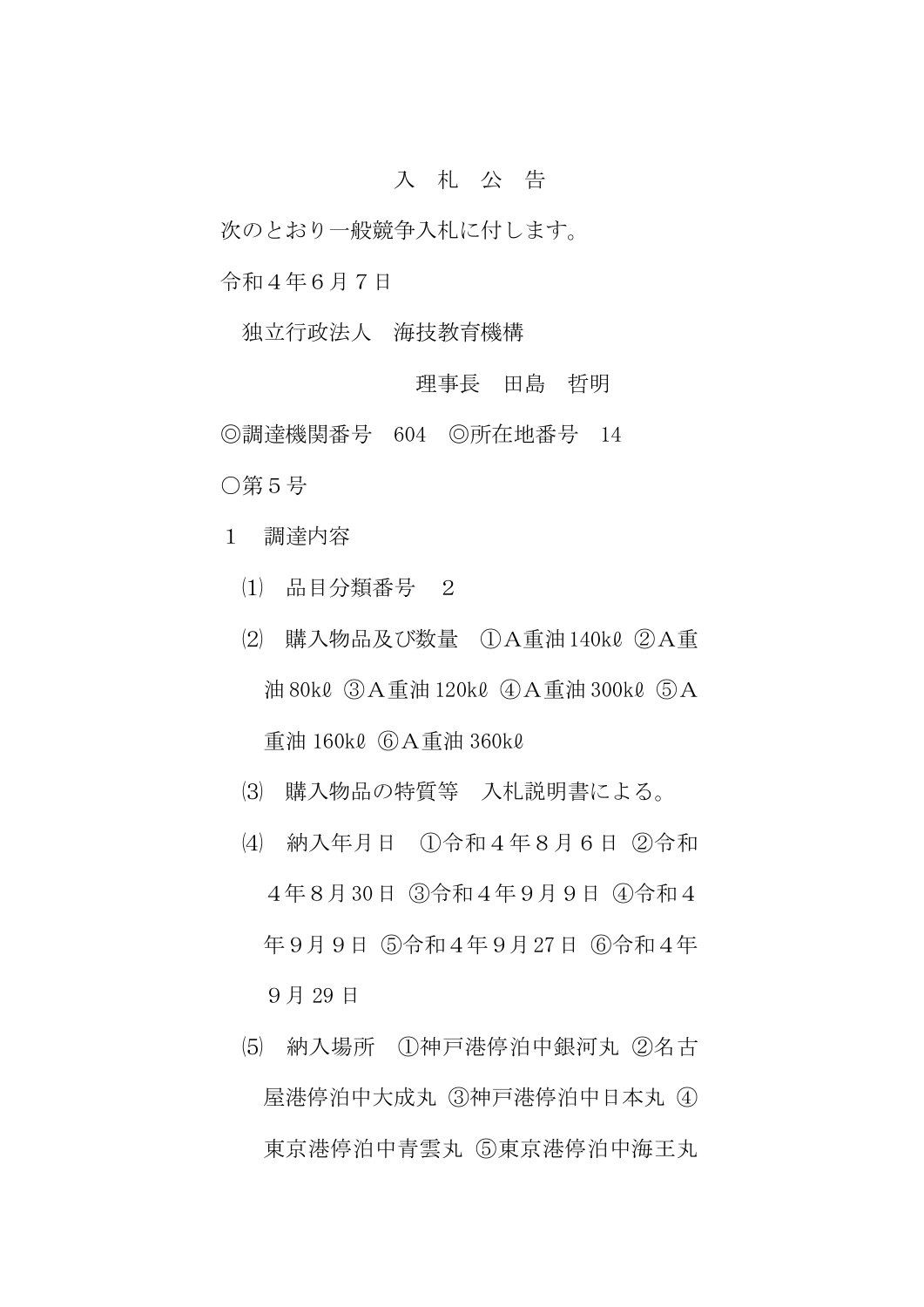⑥神戸港停泊中銀河丸

- ⑹ 入札方法 上記1⑵の物品ごとにそれぞれ 入札に付する。詳細は入札説明書による。
- 2 競争参加資格
	- ⑴ 令和4・5・6年度全省庁統一資格「物品 の販売」のA、B、C又はDの等級に格付け されている者であること。ただし、指名停止 の措置を受けている期間中に該当する者は除 く。
	- ⑵ 警察当局から、暴力団員が実質的に経営を 支配する者又はこれに準ずるものとして、国 土交通省公共事業等からの排除要請がない 者。
	- ⑶ 労働者派遣法(第3章第4節の規定を除 く。)の規定又はこれらの規定に基づく命令に 違反した日若しくは処分(指導を含む。)を受 けた日から5年を経過しない者でないこと。

(これらの規定に違反して是正指導を受けた 者のうち、入札参加関係書類提出時までに是 正を完了している者を除く。)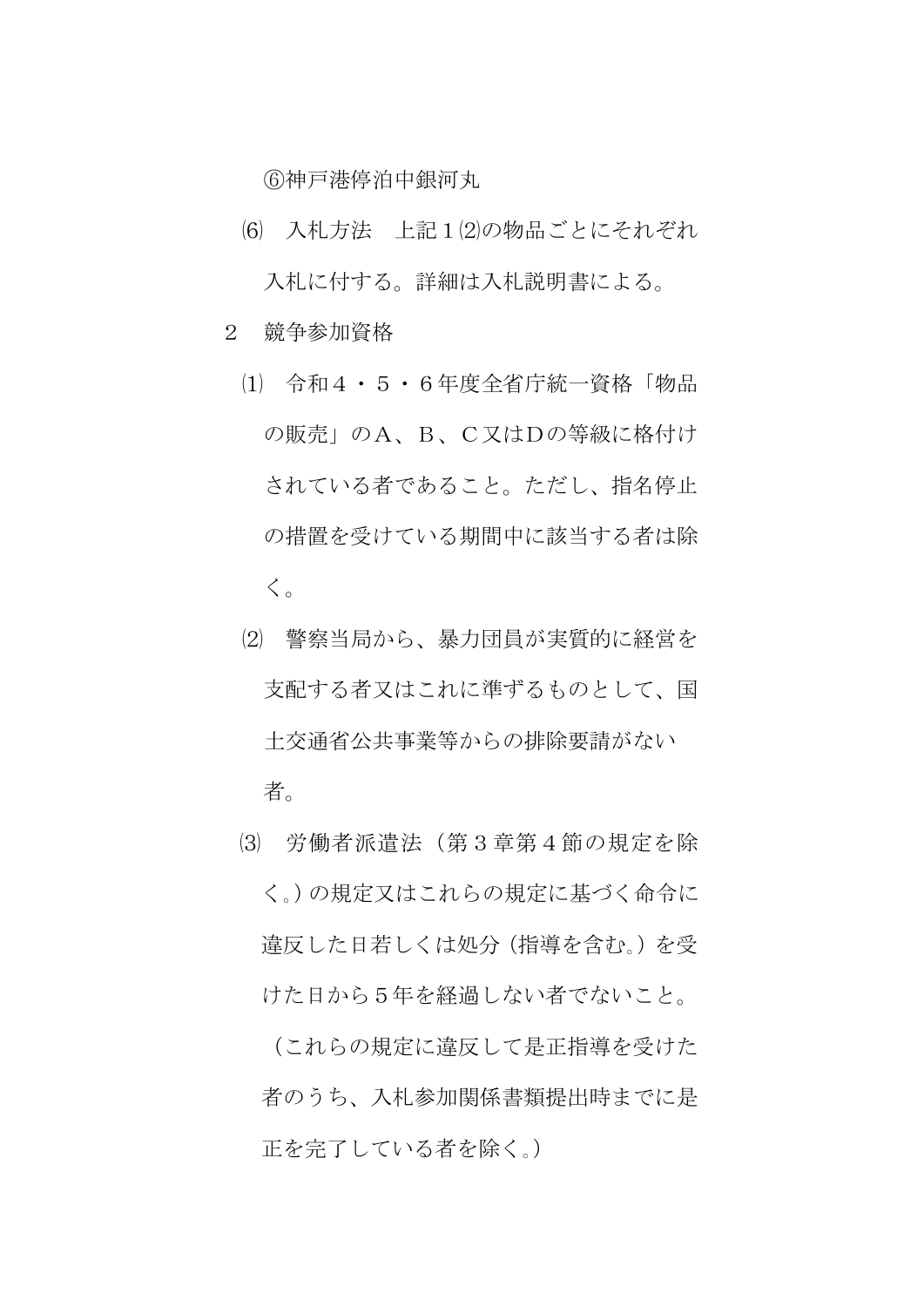- ⑷ 労働保険・厚生年金保険・全国健康保険協 会管掌健康保険又は船員保険の未適用及びこ れらに係る保険料の未納がないこと。(入札参 加関係書類提出時において、直近2年間の保 険料の未納がないこと。)
- ⑸ 当該契約を締結する能力を有しない者及び 破産者で復権を得ない者でないこと等。詳細 は入札説明書による。
- 3 入札書の提出場所等
	- ⑴ 入札書の提出場所、契約条項を示す場所、 入札説明書の交付場所及び問い合わせ先

〒231-8435 神奈川県横浜市中区北仲通 5-57 横浜第2合同庁舎 独立行政法人海 技教育機構 総務部会計課調度係 小池 淳 電話 045 $-212-0003$ 

- ⑵ 証明書等の受領期限 各入札・開札日の2 日前(2日前が土曜日、日曜日及び祝日の場 合は、直前の平日に繰り上げ。)の 17 時 00 分
- ⑶ 入札・開札の日時 ①令和4年7月 28 日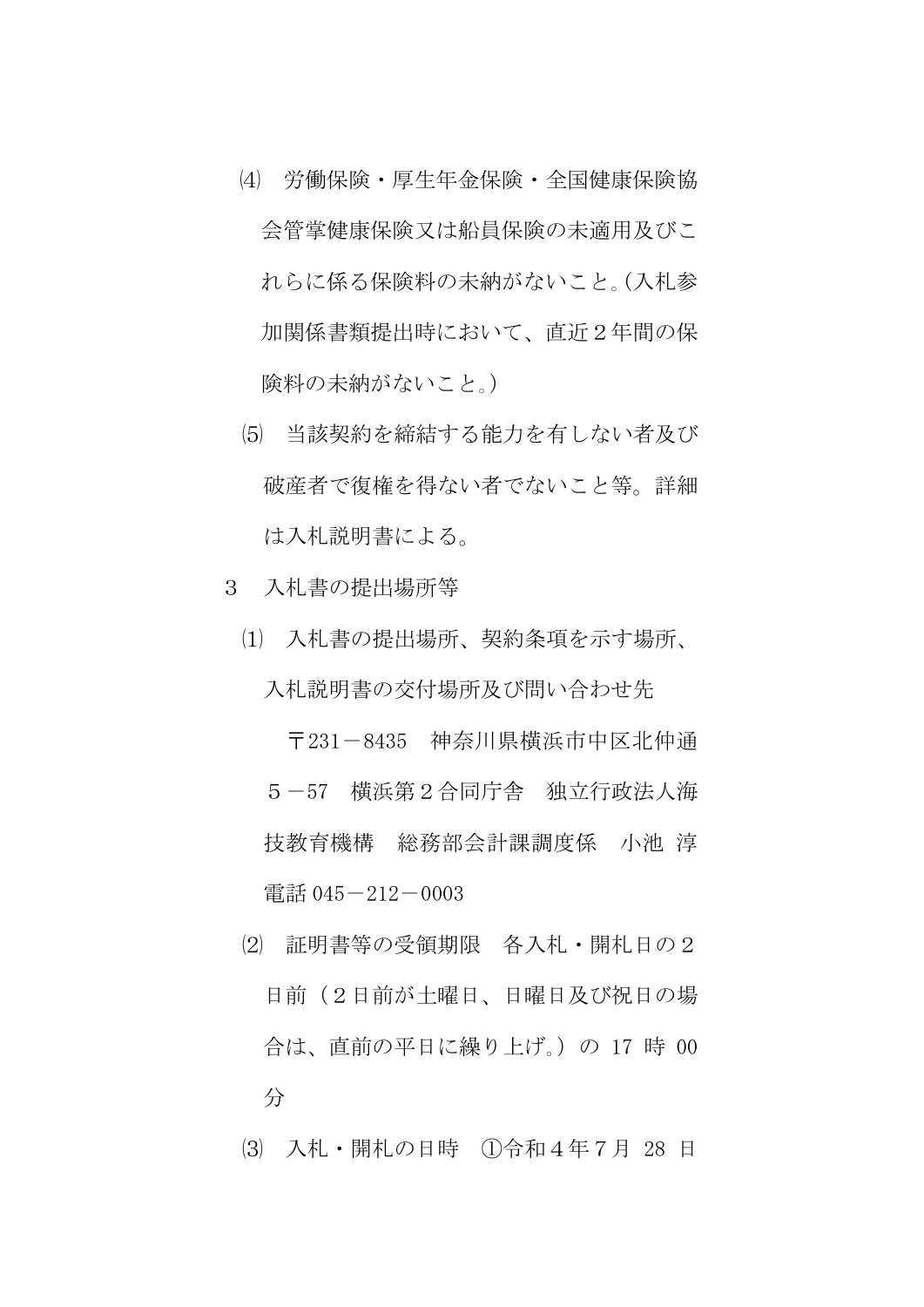10時30分 ②令和4年8月22日10時30分 ③ 令和4年9月1日10時30分 ④令和4年9月

1日 11 時 00 分 ⑤令和4年9月 15 日 10 時

30 分 ⑥令和4年9月 15 日 11 時 00 分

郵便による入札書の受領期限は各入札・開 札日の前日(前日が土曜日、日曜日及び祝日 の場合は、直前の平日に繰り上げ。)の17時 00 分とする。

- ⑷ 入札・開札の場所 独立行政法人海技教育 機構入札室又は会議室
- ⑸ 入札書の提出方法 持参又は郵送。ただ し、郵送を希望する場合は事前に連絡のこと。
- 4 その他
	- ⑴ 契約手続きにおいて使用する言語及び通貨 日本語及び日本国通貨
	- ⑵ 入札保証金及び契約保証金 免除
	- ⑶ 入札の無効 本公告及び入札説明書に示し た競争参加資格のない者の提出した入札及び 入札に関する条件に違反した入札。
	- ⑷ 契約書作成の要否 要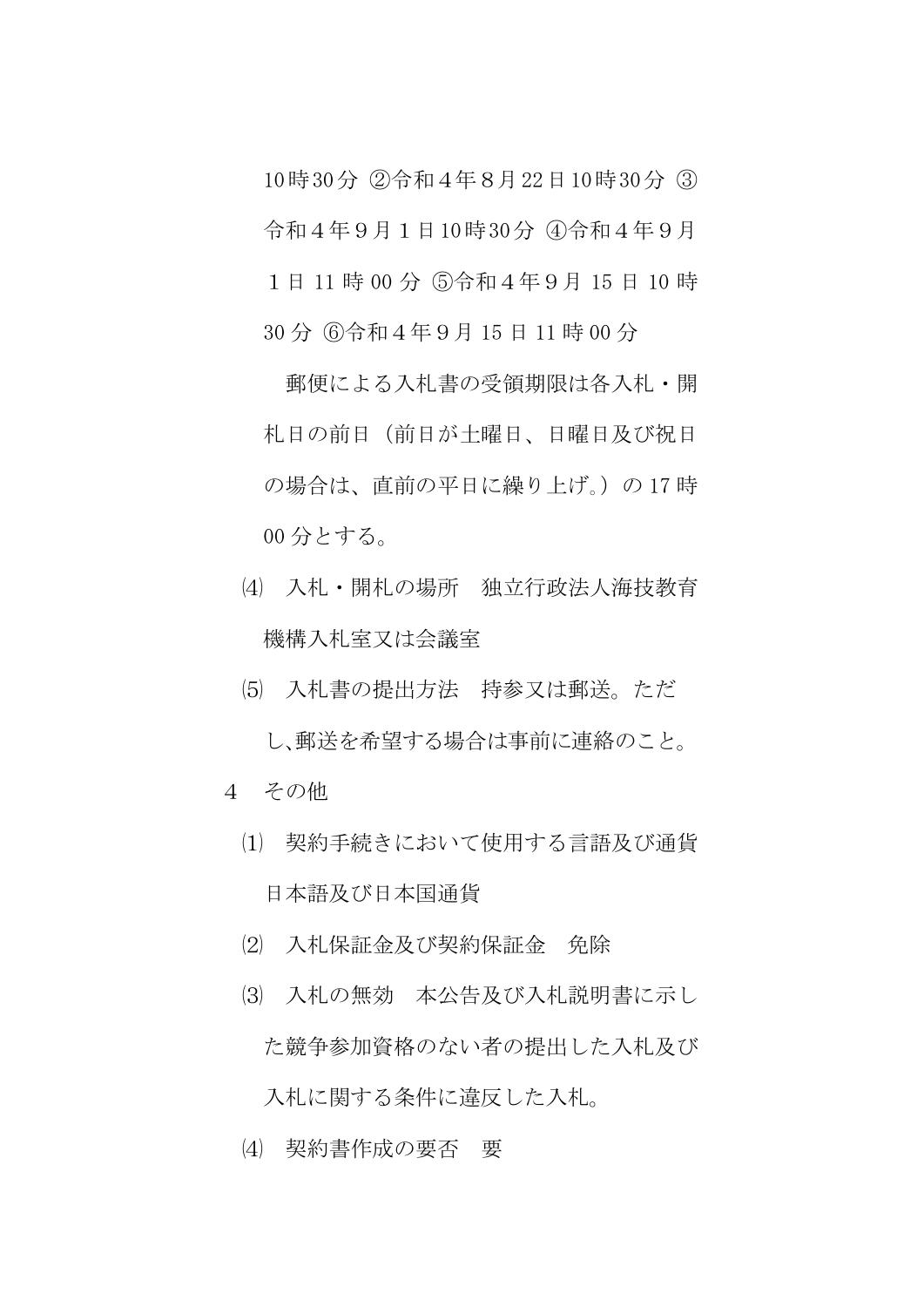- ⑸ 落札者の決定方法 予定価格の制限の範囲 内で最低価格をもって有効な入札を行った入 札者を落札者とする。
- ⑹ 詳細は入札説明書による。
- 5 Summary
	- ⑴ Official in charge of disbursement of the procuring entity: Noriaki Tajima President of Japan agency of Maritime Education and Training for Seafarers
	- ⑵ Classification of the products to be procured: 2
	- ⑶ Nature and quantity of the products to be purchased: ①Fuel Oil A 140kℓ ②Fuel Oil A 80kℓ ③Fuel Oil A 120kℓ ④Fuel Oil A 300kℓ ⑤Fuel Oil A 160kℓ ⑥Fuel Oil A 360kℓ
	- ⑷ Delivery date: ①6 Aug. 2022 ②30 Aug. 2022 ③9 Sep. 2022 ④9 Sep. 2022 ⑤27 Sep . 2022 ⑥29 Sep. 2022
	- ⑸ Delivery place: ①Ginga Maru Kobe ②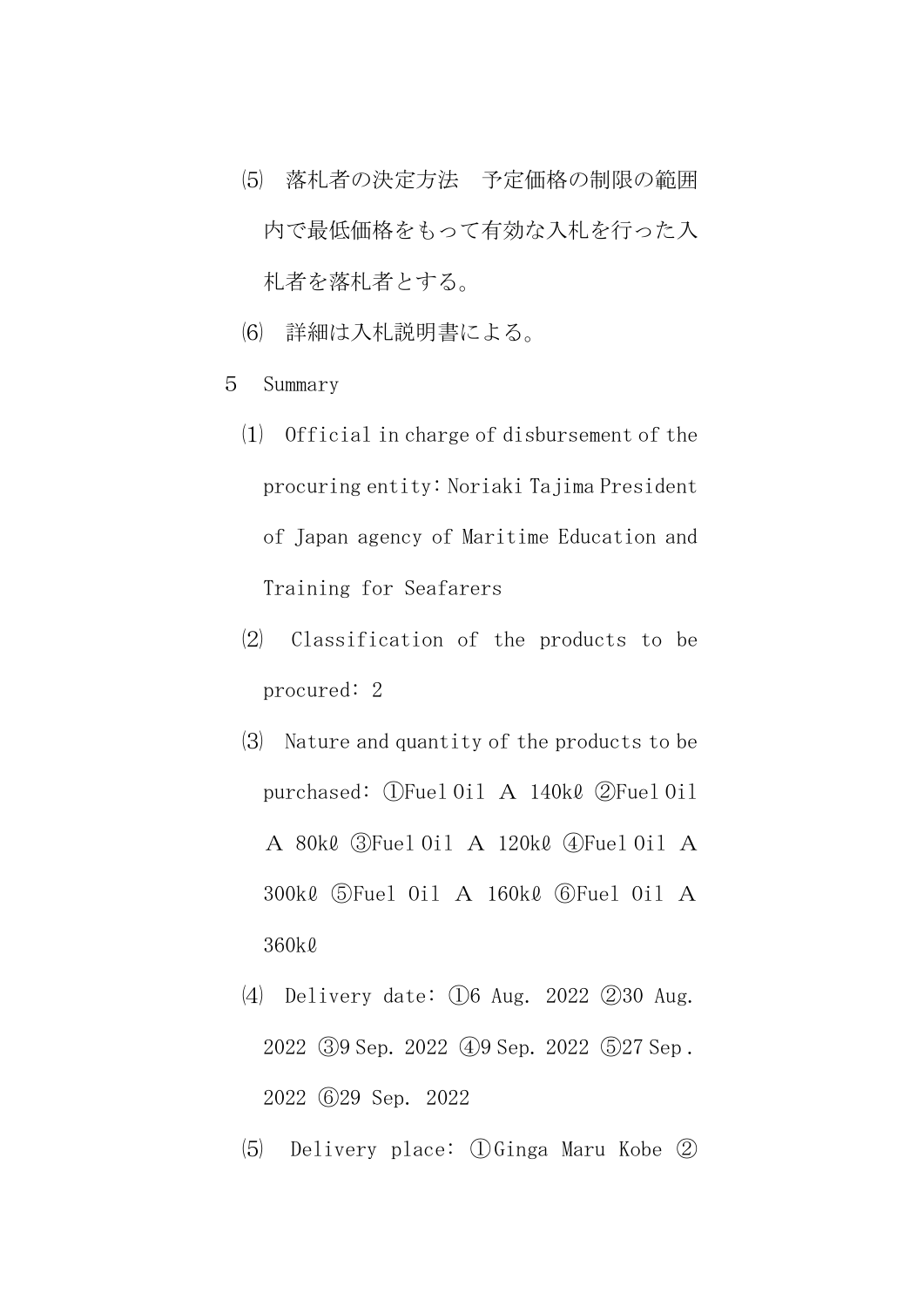Taisei Maru Nagoya ③Nippon Maru Kobe ④ Seiun Maru Tokyo ⑤Kaiwo Maru Tokyo ⑥ Ginga Maru Kobe

- ⑹ Qualification for participating in the tendering procedures: Suppliers eligible for participating in the proposed tender are those who shall have Grade A, B ,C or D on "Sales" in terms of the Qualification for participating in tenders by Single qualification for every ministry and agency in the fiscal year 2022・2023・2024.
- ⑺ Date of tender: ①10:30 28 Jul. 2022 ② 10:30 22 Aug. 2022 ③10:30 1 Sep. 2022 ④ 11:00 1 Sep. 2022 ⑤10:30 15 Sep. 2022 ⑥ 11:00 15 Sep. 2022
- ⑻ Contact point for the notice: Atsushi Koike, Procurement Section, Budget and Accounts Division, Japan agency of Maritime Education and Training for Seafarers, 5 - 57 Kitanakadori, Naka-ku, Yoko-